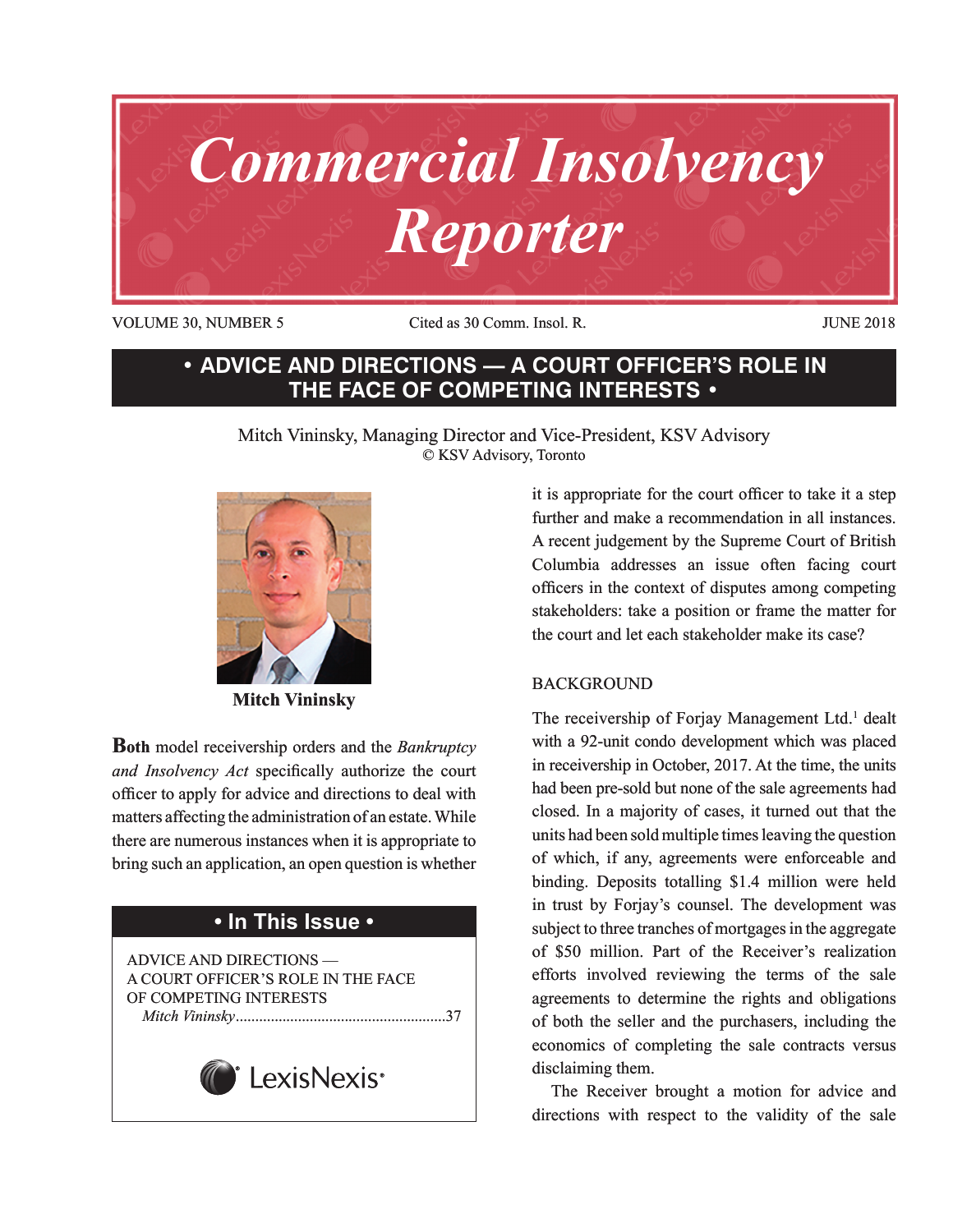#### **COMMERCIAL INSOLVENCY REPORTER**

**Commercial Insolvency Reporter** is published six times per year by LexisNexis Canada Inc., 111 Gordon Baker Road, Suite 900, Toronto ON M2H 3R1 by subscription only.

All rights reserved. No part of this publication may be reproduced or stored in any material form (including photocopying or storing it in any medium by electronic means and whether or not transiently or incidentally to some other use of this publication) without the written permission of the copyright holder except in accordance with the provisions of the *Copyright Act. © LexisNexis Canada Inc. 2018*

**ISBN 0-433-48815-8 (print) ISSN 0832-7688 ISBN 0-433-48814-X (PDF) ISBN 0-433-48816-6 (print & PDF)**

Subscription rates: \$399.00 per year (print or PDF) \$539.00 per year (print & PDF)

**General Editors** Dina Milivojevic, National Editor Pallett Valo LLP Tel: (905)273-3022 E-mail: dmilivojevic@pallettvalo.com

Michael Shakra, National Editor Firm: Osler, Hoskin & Harcourt LLP Tel: (416) 862-6643 E-mail: mshakra@osler.com

Please address all editorial inquiries to:

**LexisNexis Canada Inc.** Tel: (905) 479-2665 Fax: (905) 479-2826 E-mail: cir@lexisnexis.ca Website: www.lexisnexis.ca

#### **EDITORIAL BOARD**

**• Scott A. Bomhof, Torys LLP • Heather Ferris, Lawson Lundell LLP • Robert G. MacKeigan, Q.C., Stewart McKelvey • Michael Milani, Q.C., McDougall, Gauley LLP • Louis Dumont, Dentons • Jason Wadden, Goodmans LLP • Virginie Gauthier, Norton Rose Fulbright**

**Note:** This newsletter solicits manuscripts for consideration by the Editors, who reserves the right to reject any manuscript or to publish it in revised form. The articles included in the *Commercial Insolvency Reporter* reflect the views of the individual authors and do not necessarily reflect the views of the editorial board members. This newsletter is not intended to provide legal or other professional advice and readers should not act on the information contained in this newsletter without seeking specific independent advice on the particular matters with which they are concerned.



contracts and whether it should complete 40 of them which it considered to be "without issue", meaning that they were valid based on certain characteristics the Receiver considered appropriate and represented fair value at the time they were signed. The Receiver recommended that it be authorized to complete these agreements notwithstanding that the value of the underlying units had increased by an estimated 46% (or \$5.4 million) since the original contract dates.

#### DECISION

A four day hearing was held during which the Receiver and two competing groups of stakeholders presented evidence. They were: a) the purchasers and the Superintendent of Real Estate as regulator, who supported the Receiver's recommendation; and b) the mortgagees and Forjay's principal, who opposed the recommendation and argued that the agreements should be disclaimed and the units remarketed so they could benefit from the appreciation in the value of the units.

Madam Justice Fitzpatrick released her decision on April 4, 2018 and decided in favour of the mortgagees. She directed the Receiver to disclaim the pre-sale contracts and to remarket the units. Her rationale focused largely on the rights contained in the mortgage agreements and their priority vis-à-vis the sale contracts which, among other things, did not create an interest in the land. Thus the dispute was largely a legal one.

The Court did not accept the Receiver's recommendation and made several comments as to the role of a Receiver in the context of litigation. Among other things, the Court commented that:

- a) In those circumstances, where other parties are in the fray, I think it would have been best for the Receiver to have provided facts as known to it and thought to be relevant to a determination, but otherwise to have remained neutral as to the result"; and
- b) "given the level of conflict on the issue, neutrality would have been a better course of action, after providing all necessary facts to the parties and the Court that inform that analysis and setting forth considerations on the issue".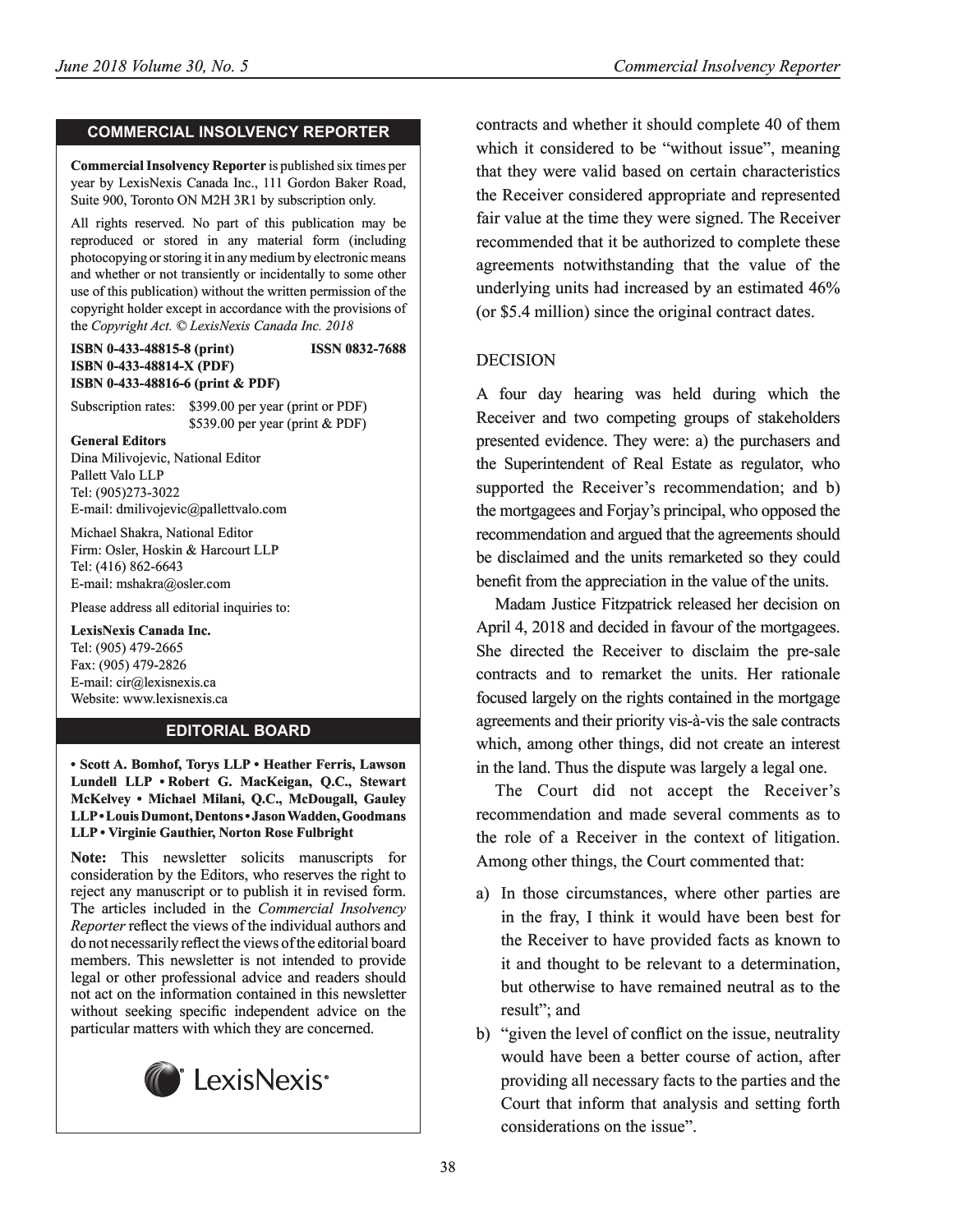Ultimately the Court determined that, other than the unchallenged facts in the materials filed by the Receiver, "the Receiver's recommendations should not be afforded any deference".

The Court was clear to distinguish this case from one where a Receiver deals with a business issue and its judgement is afforded deference. For example, a reference was made to Ravelston Corp. where Justice Doherty of the Ontario Court of Appeal commented that:

"Receivers will often have to make difficult business choices that require a careful cost/benefit analysis and the weighing of competing, if not irreconcilable, interests… The receiver must consider all of the available information, the interests of all legitimate stakeholders, and proceed in an evenhanded manner… . If the receiver's decision is within the broad bounds of reasonableness, and if it proceeds fairly, having considered the interests of all stakeholders, the court will support the receiver's decision".

In the case of Forjay, the Court narrowed the scope as being a complex legal review of the validity and enforceability of pre-sale contracts where the Receiver has "no particular expertise in that regard and was not tasked by the Court with a determination of the issue". As a result, the guidance to the Receiver was to set out the facts and remain neutral.

### SO WHEN IS A RECOMMENDATION BY A COURT OFFICER APPROPRIATE?

While the Receiver was criticized for making a recommendation in this instance, the practice point is not for a Receiver, or any court officer, to remain neutral in all situations. To the contrary, judges often look to their court-appointed officer for a recommendation rather than merely a recitation of facts. There is no framework as to the preferred approach. Arguably, it would be more helpful for a judge hearing a dispute to have the benefit of the facts, an analysis of the key arguments from each litigant, the implications of deciding in favour of one versus another and the court officer's perspective on the most appropriate result from a commercial perspective if germane to the issue.

Disputes are commonly a combination of business and legal issues, so it is difficult to suggest that the court officer look to the nature of the dispute to decide how to proceed. As well, while the court officer itself may not have the expertise to address the legal issue, its counsel, also a court officer, would presumably have the skill set required to consider the issue and formulate an opinion. Interestingly, Madam Justice Fitzpatrick's approach in Forjay was similar to another decision in Ravelston Corp.<sup>2</sup> where Mr. Justice Farley commented that:

"there is a subtle distinction to make between reliance on a receiver's commercial expertise concerning a recommended sale and the receiver's expertise in regards to a settlement of a legal dispute (while of course taking into account that such a receiver will have had appropriate legal advice from its own counsel). That distinction is based on the fact that the court is the "expert" in respect of the law and will generally be in a better position to assess the law involved in a situation than it would be as to the commercial aspects of a sale of property."

Some factors that may be helpful for a court officer to consider when deciding whether to make a recommendation as part of a motion for advice and directions are:

- a) The sophistication of the parties are the competing interests properly represented and capable of making their own arguments? When litigants to a dispute are well represented and no ethical issues are involved, the court officer's role can be to ensure that they key facts are before the court. There is no need to take a position. This is in contrast to when one party, perhaps due to financial resources, overwhelms the other parties. Then it might be appropriate for the court officer to get involved to level the playing field, while not necessarily taking an adversarial role;
- b) The amount at stake if an immaterial amount is at issue then the court officer might wish to take a position in order to streamline the process. The main consideration here is to respect the court's time and keep costs down, particularly when